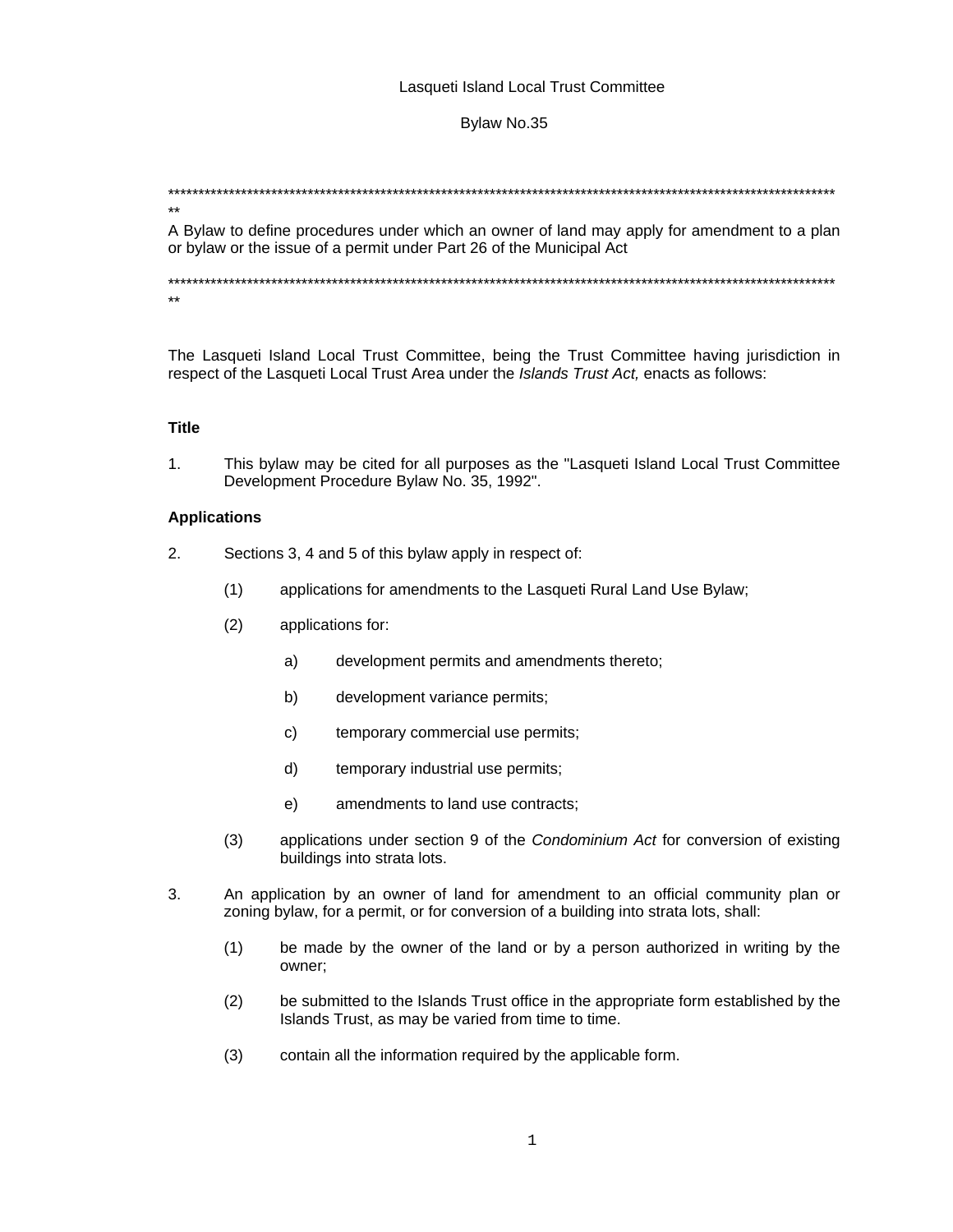- 4. An application or substantially similar application may not be submitted in respect of the same development less than one year from the date of refusal of a previous application or in the case of an application for conversion of a building into strata lots less than one year from the date of refusal of a previous application, unless the Local Trust Committee has agreed to such reconsideration.
- 5. The Local Trust Committee may, on receipt of an application to amend a plan or bylaw, resolve to proceed with an amendment bylaw or resolve not to proceed with the application. The Local Trust Committee may, on receipt of a permit application, resolve to proceed with or resolve not to proceed with the permit.
- 6. The Local Trust Committee may initiate an amendment to a plan or bylaw without first receiving an application to amend.

# **Fees**

7. Where an application is submitted for amendment to a plan or bylaw or for a permit, the applicant shall pay to the Islands Trust the fee set out in the Fees and Charges Bylaw that applies to the type of amendment or permit for which application is made.

# **Notification**

- 8. Where an application is made for a development variance permit, temporary commercial use permit or temporary industrial use permit, notice shall be mailed or otherwise delivered by the Local Trust Committee at least 10 days before adoption of a resolution to issue the permit. Such notification shall be sent to owners and tenants in occupation of that part of the area of the land that is the subject of the application and to the owner and tenants in occupation of all parcels, any part of which is within 100 metres of that part of the area of the land that is the subject of the application.
- 9. Where a public hearing is to be held under section 890(1) of the *Municipal Act*, and the proposed bylaw alters the permitted use or density of any area, and where less than 10 parcels owned by less than 10 persons are the subject of the bylaw alteration, a notice shall be mailed or otherwise delivered by the Local Trust Committee. Such notification shall be sent to owners and tenants in occupation of that part of the area of the land that is the subject of the bylaw alteration and to the owners and tenants in occupation of all parcels, any part of which is within 100 metres of that part of the area of the land that is subject to the bylaw alteration.
- 10. Where the Local Trust Committee waives the holding of a public hearing in respect of a proposed bylaw that does not alter the permitted use or density of any area, and where less than 10 parcels owned by less than 10 persons are the subject of the bylaw alteration, a notice shall be mailed or otherwise delivered by the Local Trust Committee to the owners and tenants in occupation of that part of the area of the land that is subject to the bylaw alteration and to the owners and tenants in occupation of all parcels, any part of which is within 100 metres of that part of the area of the land that is subject to the bylaw alteration.
- 11. Where an application is made for the conversion of an existing building into strata lots, notice shall be given to all occupants of the building by the application.